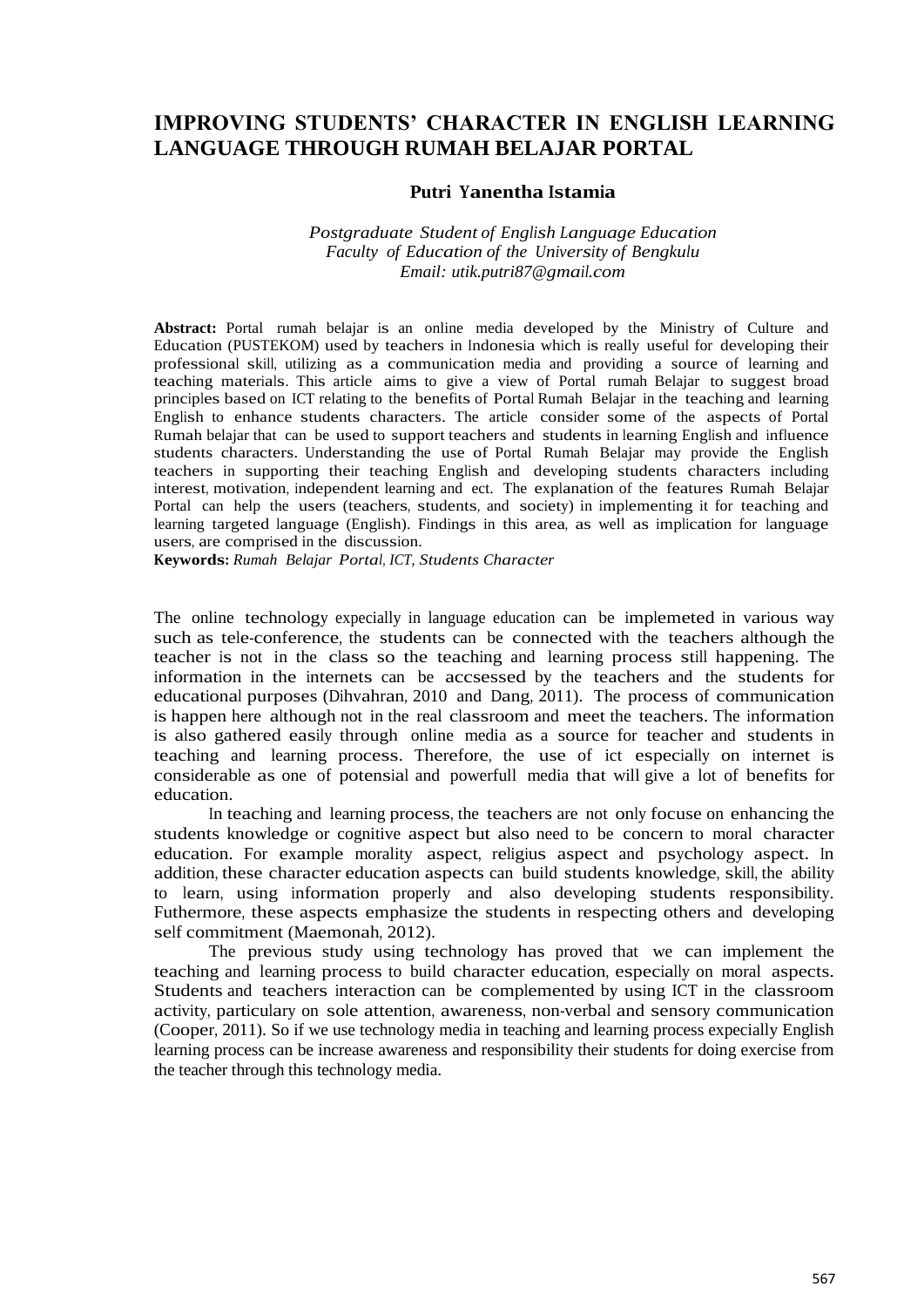One of online technology that can be used for teaching English is Rumah belajar Portal. It is an official learning portal from the ministry of education with the address [http://belajar.kemdikbud.go.id](http://belajar.kemdikbud.go.id/) which provide features for teaching and learning. They are communication and interaction fasilities for education community. It consist of materials for teachers and students, activity mode, exercises (bank soal), media learning catalogue. This portal is addressed to students, teachers and society community who concern about education. It has slogan everywhere, everytime and everyone. You can utilize this portal. It is developed by PUSTEKKOM (Pusat Teknologi dan Komunikasi).

Considering the Previous study, this portal not only support the teaching and learning process in the classroom activity but also make the users more independent because it can be accessed everywhere as long as hasinternet connection. Responsibility and awareness can increase unconciously. For example in the teaching English, the teachers can give the materials and exercises to the students in everywhere, everytime and everyone throught exercises (bank soal), learning sources, electronic books and forum. However, the Rumah Belajar Portal is not clearly explained about the teaching and learning for the students characters, so it is a needed to investigate deeper about the use of Portal Rumah Belajar for the Teaching English and students characters based on the online technology since Rumah Belajar Portal is Internet based technology.

## **ICT (Information, communication and technology)**

Information and Communication Technology (ICT) in the context referred to information and communication technologies (ICT) in a very short time has become one of the important building materials. Include of the development of modern society. Other uses of information and communication technology (ICT) cited in Rusman, et al (2011) the technology related to the retrieval, collection, processing, storage, dissemination, and presentation of information. Included with the defenisi all the hardware, software, content, and computing infrastructure as well as communication.

ICT is defined to include of all technology for the manipulation and communication of information. Sometimes used interchangeably with Information Technology, ICTs constitute an assorted set of technological gadgets and resources used to communicate, and to create, manage, store, and disseminate information, examples of which include computers, the Internet, broadcasting technologies, and telephony. ICT integration in education suggests the application these technologies to enhance the quality of teaching and learning in institutions (United Nations Educational, Scientific and Cultural Organisation - UNESCO, 2005).

Information and communication technology has two aspects, namely information and communication technology. Information technology encompasses all matters relating to process, use as a tool, information processing and information manipulation. Information technology is all to do with the tools to usage process and transfer the data from one device to another. Meanwhile communication technology relate with knowledge to operate, maintain, and upgrade communications equipment. It refers to all equipment and programs that are used to process and communicate information.

> So the information and communication technology has a broad understanding of all types of events with process, management, manipulation, as well as the transfer of information between the media (Basargekar, 2017)

## **Language Education on The Internet**

The internet is powerful media to teach and learn foreign languages. According to higgins(2002), website that provide language education on the internet may be classified become three categories:

a. Languages exchange website

exchange facilitities language learning by placing user with complementary language skills in contact with each other. For instance, user A is a native Spanish speaker and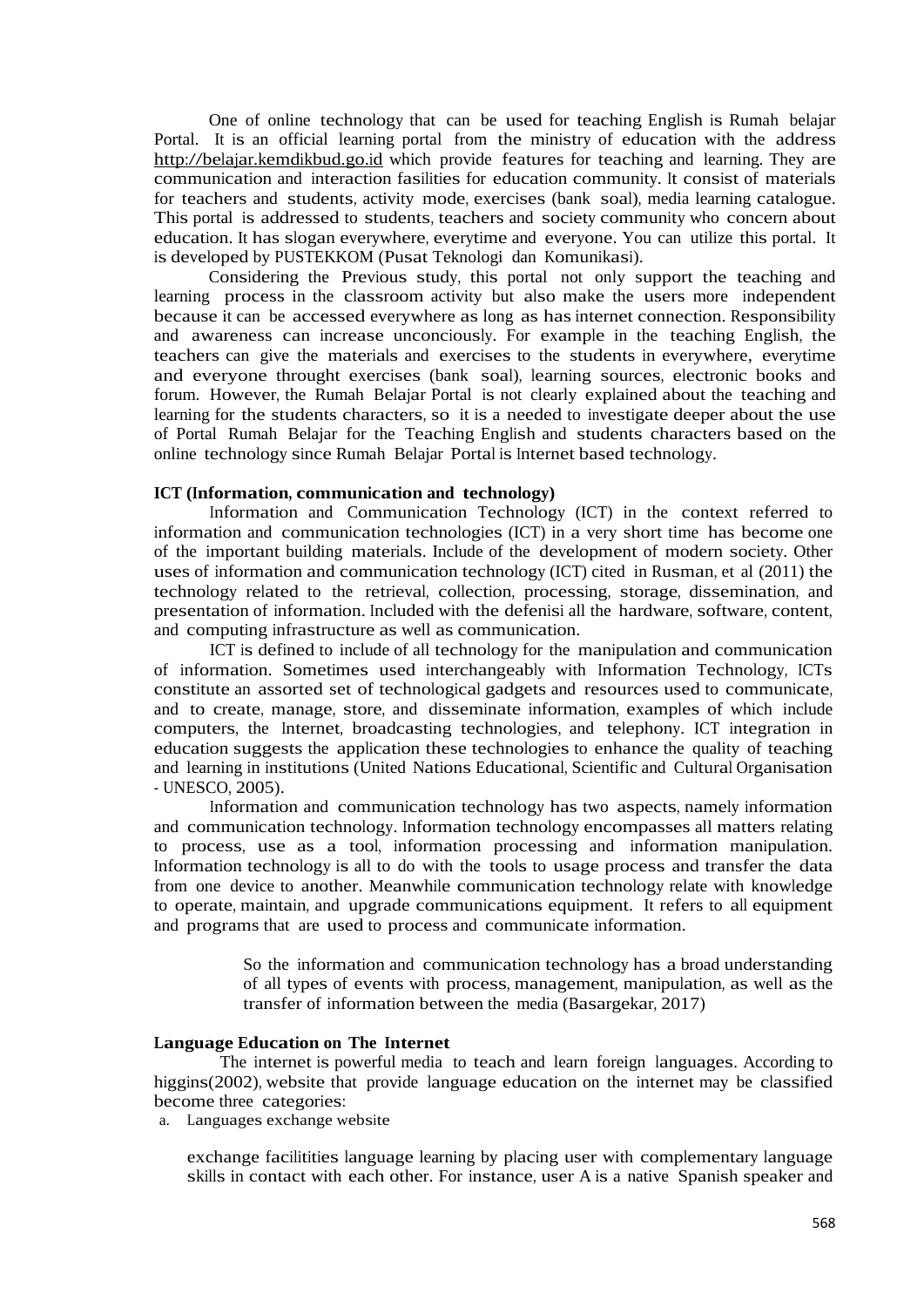want to learn English; User B is a native English speaker and want to learn Spanish. Language exchange website essentially treat knowledge

of a language as a commodity, and provide a market like envirotment for the commodity to be exchanged. Users typically contact each other via text chat or email. Language exchange have also been viewed as a helpful too to aid language learning at language schools. Languages exchanges tend to benefit oral profeciency, fluency, colloquial vocabulary aquisition and vernacular usage, rather than formal grammar or writting skills.

b. Portals that provide language content

There are a number of internet portals that offer languages content, some in interactive form. Content typically includes phrases with translation in multiple languages, text to speech engines (TTS), learning activities such as quizzes or puzzles based on language concepts. While some of this content is free, a large fraction of the content on offer is available for a free, especially where the content is tailored to the needs of langauges test such as TOEFL, for the united state. In teaching n learning process in classroom can be interactive between teacher and students with use this portal, for example edmodo and rumah beajar portal.

#### **Virtual World-based language schools**

These are schools operating online in MMOs and virtual worlds. Unlike other language education on the internet, virtual worlds schools are usually designed as an alternative to physical schools. The virtual worlds started to be used for foreign languages tuition, sometimes with entire bussinessess being developed.

#### **Rumah belajar portal**

Rumah belajar portal is one of E- learning (Electronic learning) that new media use internet in education system. It is E-learning that used internet technology where the learning can be done onlines. Beside that E-Learning is a media that gives many benefits. According to Jethro, et al (2012), there are some benefit of E- learning: (1) it can improve the quality of the learning experience, extend te reach of teachers; (2) it helps to solve barries by providing new and creative ways of motivating and inspirating students on their educational potential; (3) it can support suuport learning by offering differentiated learning; (4) it offers innovative and creative tool in all learning activities; (5) creates online communities of practice; (6) provides learning experiences; (7) as a media to facilities students participation; (8) provides personalized learning support through information, advice, and guidance services; (9) provides virtual learning where students can take part in active and creative learning.

One of include E- learning media in teaching and learning process is a Rumah belajar portal. It is a portal built by Ministry of Education and culture (KEMENDIKBUD) to facilitate the availability of content learning materials that can be utilized by educators and learners, such as interactive learning materials furnished with supporting media images, animation, video, and simulations. With this portal expected teaching and learning will be more.

Rumah belajar portal is an E-learning media (online) that can uses for facilities teacher and students get material or material for the pupose of teaching students. According Nur (2014) state that Teachers and students will be able to capitalize on this portal with optimized user must register, for user registration is free of charge. The purpose of registration is to the user's statistics can be monitored on this portal. With the registration the user can upload content, download content, communication in synchronous as well as asynchronous form of the forum, as well as virtual tutoring classes that exist in the rumah belajar portal.

Feature of Rumah belajar Portal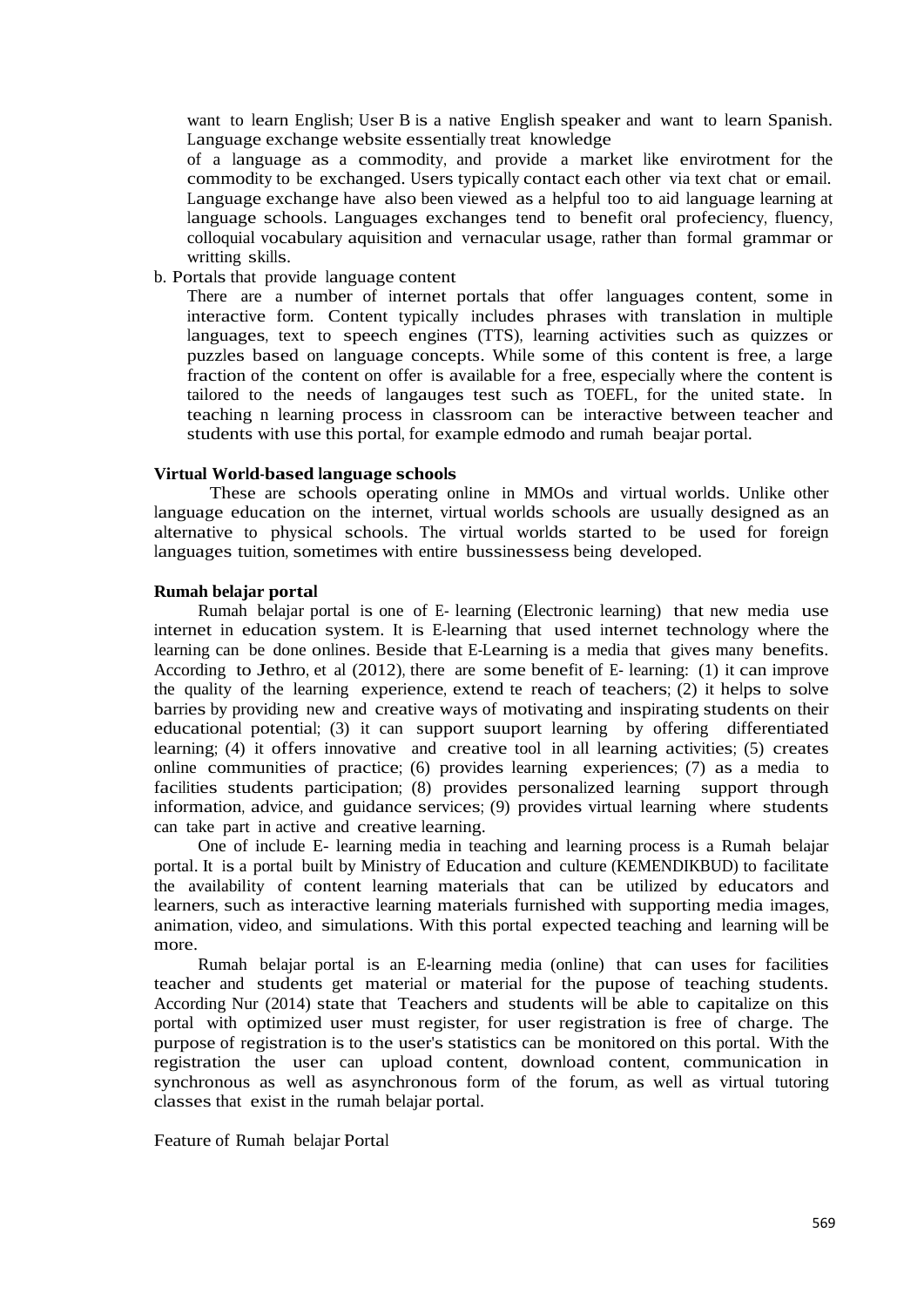

There are some features in Rumah belajar portal that can support the usage of it. The classification of rumah belajar portal features is based on the users (teachers, students). They are:

- a. study of sources ( sumber belajar)
- b. Electronic books school (buku elektronik)
- c. Exercises (bank soal)
- d. Maya laboratory e.
- Culture map
- f. Spacecraft rides
- g. Sustainable profesional development
- h. Maya classes

## **How to use Rumah belajar Portal**

In this session, the authors explain the steps of using Rumah belajar Portal. In Rumah belajar Portal can be useful for them to make teaching and learning process more interactively. And the way to access Rumah belajar Portal for teacher and students are as follows:

- a. The steps in accessing Rumah belajar Portal for teacher
	- 1. Open site Rumah belajar Portal at Open site Rumah belajar Portal at [\(http://belajar.kemdikbud.go.id\)](http://belajar.kemdikbud.go.id/) and click register Rumah belajar portal
	- 2. Click picture Teacher
	- 3. Fill the form teacher sign up:
		- a. Fill identities of the teacher

b. Fill email coloum by your email c. Fill your correct password

4. Click register

The steps in accessing Rumah belajar Portal for students

- 5. Open site Rumah belajar Portal at Open site Rumah belajar Portal at [\(http://belajar.kemdikbud.go.id\)](http://belajar.kemdikbud.go.id/) and click register Rumah belajar portal
- 6. Click picture students
- 7. Fill the form teacher sign up:
	- a. Fill identities of the students
	- b. Fill email coloum by your email c. Fill
	- your correct password
- 5. Click register

## **Building students' character through Rumah belajar portal**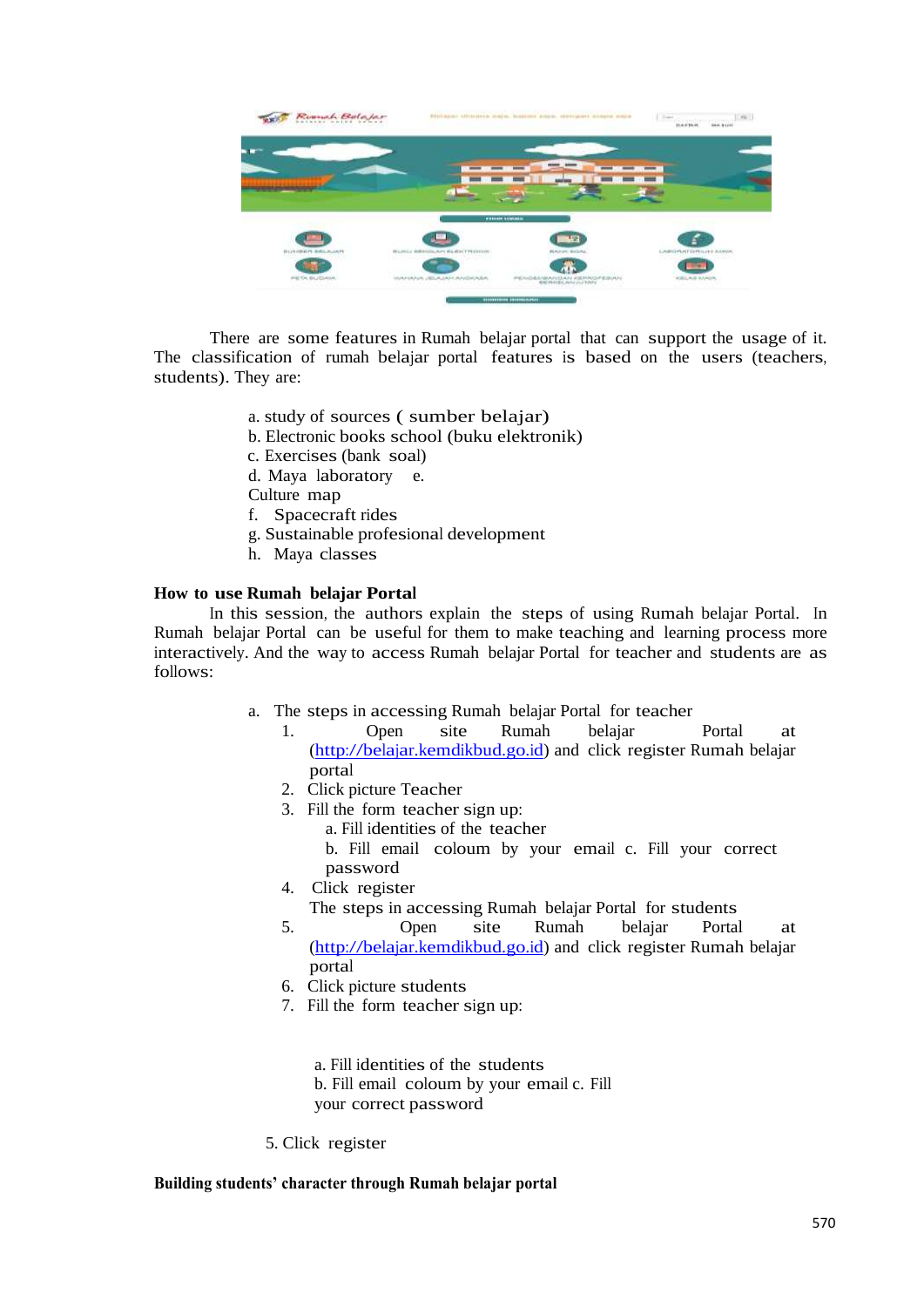Portal rumah belajar is a Ministry of education official learning and Once, with the url address [\(http://belajar.kemdikbud.go.id\)](http://belajar.kemdikbud.go.id/), this portal provides <sup>a</sup> variety of learning materials as well as communication and interactions between communication education, as well as facilities of communication and interaction between the educational community, it also contains learning materials for teachers, student learning materials, community activities/rides forum, question bank and learning media catalog. Utilization of this portal are expected to provide influence on the formation of teaching and learning process in the classroom consist of:

- 1. The construction of the teachers on going
- 2. The development of students ' creativity
- 3. Community development

Those conditions influence some processes that happen in the Rumah Belajar Portal which forming a few independent activities that has beneifts to the formation of a positive impact against home users Learning good teachers, learners or Community that actively make use it in the rumah belajar in accordance with the capacity. However, beside those benefits, Rumah Belajar Portal can also improve students characters.

Students positive attitude can be promoted by using Rumah Belajar Portal. The students and teachers can interact each others where to develop more in social way by using Maya class fiture. Rumah belajar Portals is an internet based Portal. Therefore, by learning English online through Rumah belajar Portal, the students are trying to represent their identity, and possibly their school which students can also do such a peer review activities which it help the students to demonstrate communication skills by giving feedback each others. This activity can help the students to keep students anonimity which make them more honest in giving their feedback. (Lin, S. S., LiuE.Z.F, & Yuan, S. M., in Jessica 2005).

Rumah Belajar Portal also gives the virtual fiture for teaching and learning process which it can be used to teach moral value to the students in different way. Considering the previous study, the moral value is an important lesson which can be teach in the English subject. It will give a harmonious, balanced person in spiritual, intellectual, phsycally and emotional aspect. Virtual technology can be used to enhance the teaching and learning of Moral value for example in the teaching of folklore or Hikayat and it makes the process of teaching and learning more fun (Masmuzidin, 2011). However, the teacher can use virtual fiture in the Rumah Belajar Portal in increasing students Moral value through a story.

The positive effect by using the Rumah Belajar Portal on English teaching and learning will be gained, the users (teacher, students, and others) will get a lot of benefit regarding to the learning English such as, access for learning sources with limetless and everywehere, Interaction and study the material independently. Students characters by using this Portal will be promote social interaction (social skill) between the users when learning English in the Kelas Maya, represent their identity, giving the moral values through the materials in different method. And give the motivation for student in learning the materials since there are a lot of interesting fitures of Rumah Belajar Portal that can be used for study.

#### **Suggestions**

The author would like to pass on some advice for the users of Rumah Belajar Portal of for those who concern about online technologies:

- 1. The English teachers should design the material effectively in the Portal.
- 2. Rumah Belajar Portal is not a main tool for teaching and learning so the English teachers should combined with the other technology and classroom teaching and learning sources

#### **References**